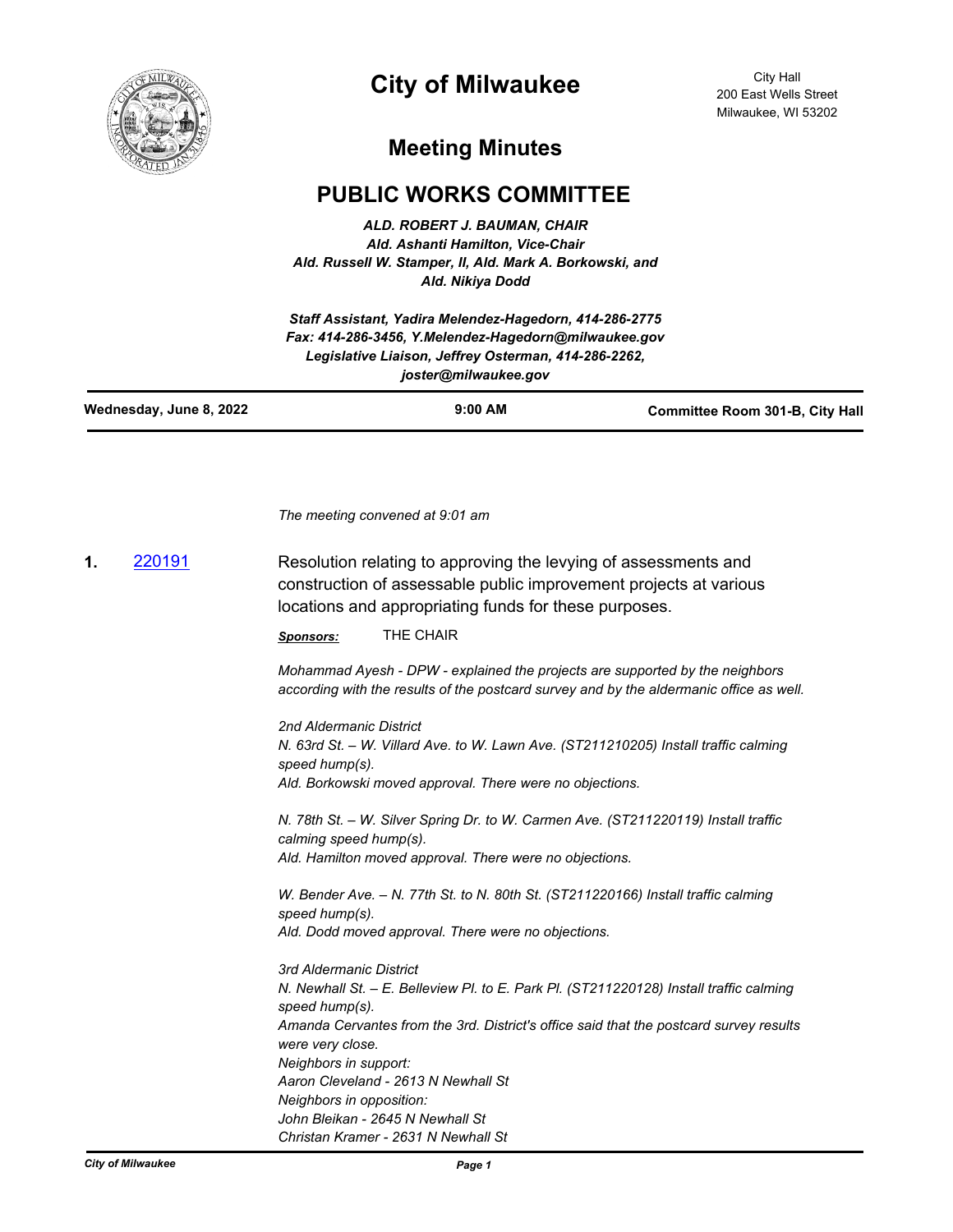*Darnell Hamilton - 2635 N Newhall St Collett Cole - 2627 N Newhall St Ald. Hamilton moved to hold the item to the call of the chair. There were no objections.*

*6th Aldermanic District N. 11th St. – W. Concordia Ave. to W. Keefe Ave. (ST211210251) Install traffic calming speed hump(s). Ald. Borkowski moved approval. There were no objections.* 

*N. 11th St. - W. Keefe Ave. to W. Finn Pl. (ST211210260) Install traffic calming speed hump(s). Ald. Stamper moved approval. There were no objections.* 

*N. 17th St. – W. Concordia Ave. to W. Keefe Ave. (ST211210261) Install traffic calming speed hump(s). Ald. Borkowski moved approval. There were no objections.* 

*N. 17th St. – W. Vienna Ave. to W. Atkinson Ave. (ST211210262) Install traffic calming speed hump(s). Ald. Hamilton moved approval. There were no objections.* 

*N. Fratney St. - E. Vienna Ave. to E. Capitol Dr. (ST211180195) Asphalt pavement resurfacing, replace curb and gutter, sidewalk and driveway approaches where necessary, sodding (12' width of tree border area), and grading. Neighbors present:*

*Willie Karidis - Executive Director BID 25 Riverworks wanted to get some detailed information about the timeline. Mary Dziewiontkoski and Mohammad Ayesh offered to help him.* 

*Ald. Stamper moved approval. There were no objections.* 

*E. Vienna Ave. - N. Humboldt Blvd. to N. Holton St. (ST211190140) Concrete pavement reconstruction, narrowing roadway from 40' to 38', replace all curb and gutter, replace side walk and driveway approaches where necessary, narrowing sidewalk from 6' to 5', sodding (7' width of tree border area), grading, and tree removal where necessary.* 

*Ald. Hamilton moved approval. There were no objections.* 

*7th Aldermanic District N. 53rd St. – W. Glendale Ave. to W. Hampton Ave. (ST211220125) Install traffic calming speed hump(s). Ald. Dodd moved approval. There were no objections.* 

*W. Chambers St. - N. 35th St. to N. 36th St. (ST211220126) Install traffic calming speed hump(s). Ald. Hamilton moved approval. There were no objections.* 

*12th Aldermanic District S. 19th St. – W. Hayes Ave. to W. Lincoln Ave. (ST211220137) Install traffic calming speed hump(s). Ald. Borkowski moved approval. There were no objections.* **RECOMMENDED FOR ADOPTION**

**Aye** 5 - Bauman, Hamilton, Stamper, Borkowski, and Dodd

**Aye** 5 - Bauman, Hamilton, Stamper, Borkowski, and Dodd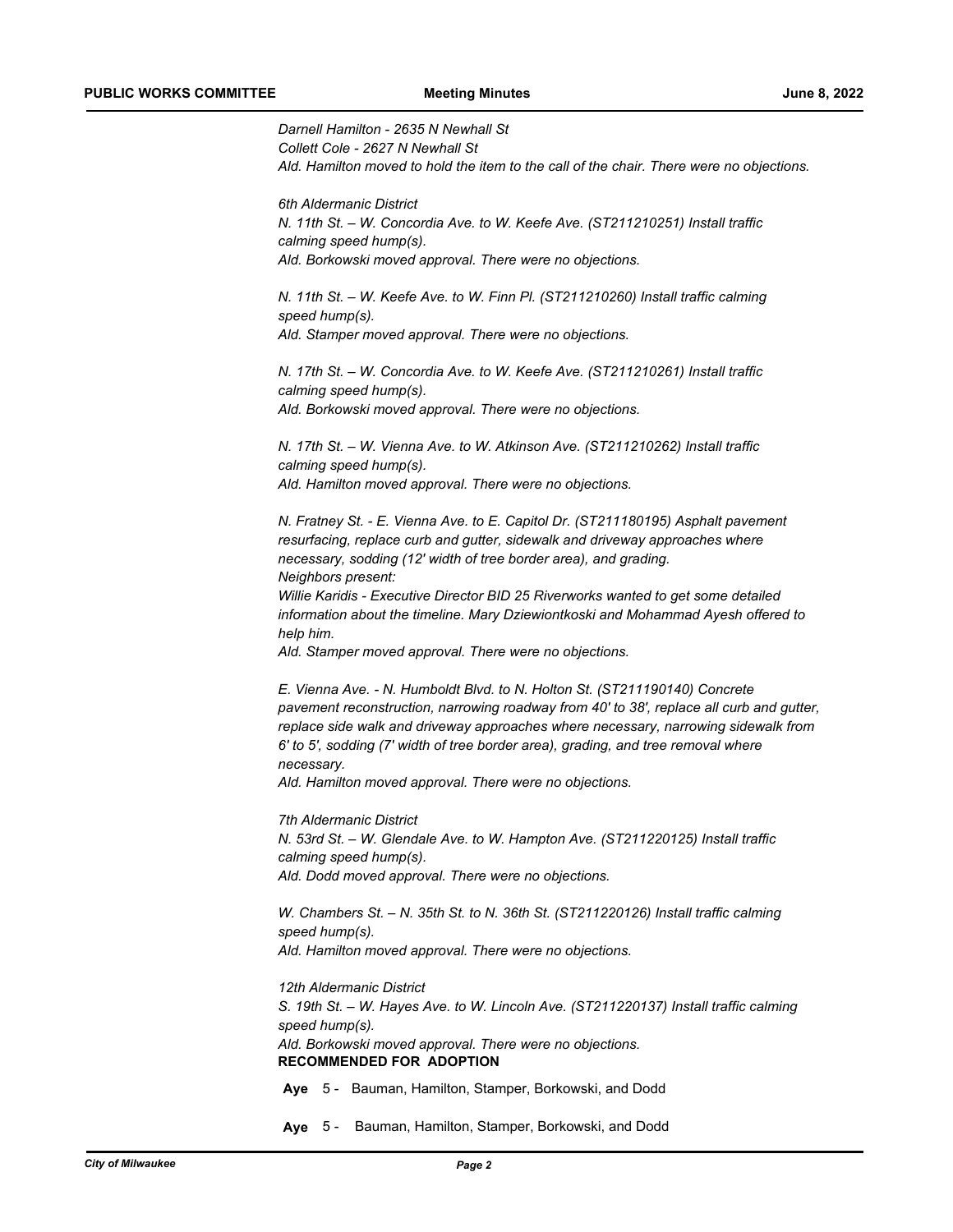**No** 0

**No** 0

**2.** [220192](http://milwaukee.legistar.com/gateway.aspx?m=l&id=/matter.aspx?key=62301) Substitute resolution determining it necessary to make various assessable public improvements at various locations and appropriating funds for these purposes with the City engineering cost estimated to be \$37,600 for a total estimated cost of these projects being \$439,000.

*Sponsors:* THE CHAIR

*Mohammad Ayesh - DPW*

#### **SUBSTITUTED**

**Aye** 5 - Bauman, Hamilton, Stamper, Borkowski, and Dodd

**No** 0

[220192](http://milwaukee.legistar.com/gateway.aspx?m=l&id=/matter.aspx?key=62301) Substitute resolution determining it necessary to make various assessable public improvements at various locations and appropriating funds for these purposes with the City engineering cost estimated to be \$37,600 for a total estimated cost of these projects being \$439,000.

*Sponsors:* THE CHAIR

#### **RECOMMENDED FOR ADOPTION**

**Aye** 5 - Bauman, Hamilton, Stamper, Borkowski, and Dodd

**No** 0

**3.** [220193](http://milwaukee.legistar.com/gateway.aspx?m=l&id=/matter.aspx?key=62302) Substitute resolution determining it necessary to make various nonassessable public improvements at various locations and appropriating funds for these purposes with the City engineering cost estimated to be \$119,000 for a total estimated cost of these projects being \$3,740,000.

|        | <b>Sponsors:</b>                                                                                                                                                                                                                                                                                      | THE CHAIR                                      |  |
|--------|-------------------------------------------------------------------------------------------------------------------------------------------------------------------------------------------------------------------------------------------------------------------------------------------------------|------------------------------------------------|--|
|        | Mohammad Ayesh - DPW<br><b>SUBSTITUTED</b>                                                                                                                                                                                                                                                            |                                                |  |
|        | Ave $5 -$                                                                                                                                                                                                                                                                                             | Bauman, Hamilton, Stamper, Borkowski, and Dodd |  |
|        | $No$ 0                                                                                                                                                                                                                                                                                                |                                                |  |
| 220193 | Substitute resolution determining it necessary to make various<br>nonassessable public improvements at various locations and<br>appropriating funds for these purposes with the City engineering cost<br>estimated to be \$119,000 for a total estimated cost of these projects<br>being \$3,740,000. |                                                |  |
|        | <b>Sponsors:</b>                                                                                                                                                                                                                                                                                      | THE CHAIR                                      |  |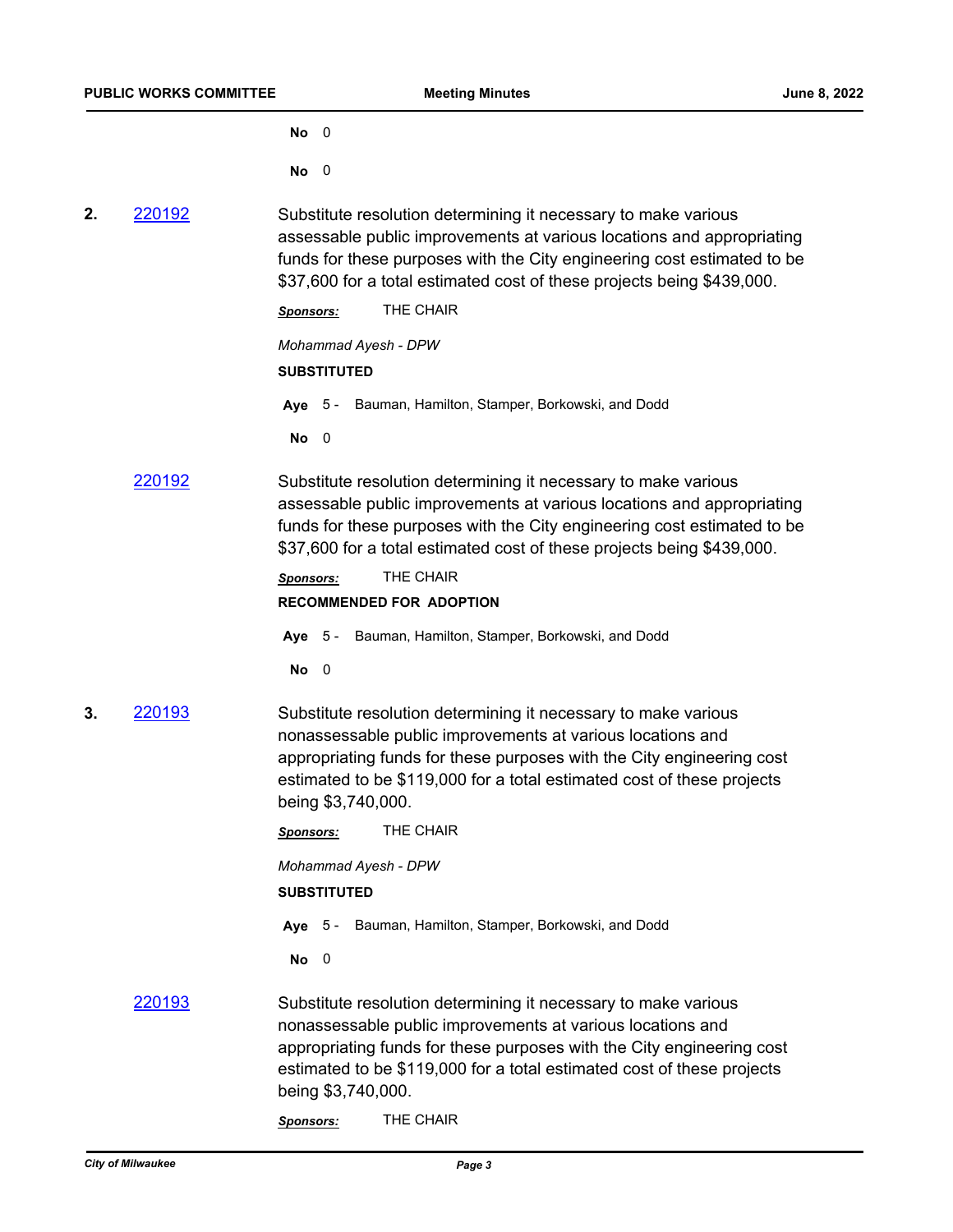#### **RECOMMENDED FOR ADOPTION**

**Aye** 5 - Bauman, Hamilton, Stamper, Borkowski, and Dodd

**No** 0

**4.** [220194](http://milwaukee.legistar.com/gateway.aspx?m=l&id=/matter.aspx?key=62303) Substitute resolution approving construction of nonassessable public improvements at various locations and appropriating funds for these purposes with the City construction cost estimated to be \$7,357,000 for

|    |        | a total estimated cost of these projects being \$8,335,000.                                                                                                                                                                                                                                                                                         |
|----|--------|-----------------------------------------------------------------------------------------------------------------------------------------------------------------------------------------------------------------------------------------------------------------------------------------------------------------------------------------------------|
|    |        | THE CHAIR<br>Sponsors:                                                                                                                                                                                                                                                                                                                              |
|    |        | Mohammad Ayesh - DPW                                                                                                                                                                                                                                                                                                                                |
|    |        | <b>SUBSTITUTED</b>                                                                                                                                                                                                                                                                                                                                  |
|    |        | Bauman, Hamilton, Stamper, Borkowski, and Dodd<br>Ave<br>-5                                                                                                                                                                                                                                                                                         |
|    |        | <b>No</b><br>0                                                                                                                                                                                                                                                                                                                                      |
|    | 220194 | Substitute resolution approving construction of nonassessable public<br>improvements at various locations and appropriating funds for these<br>purposes with the City construction cost estimated to be \$7,357,000 for<br>a total estimated cost of these projects being \$8,335,000.                                                              |
|    |        | THE CHAIR<br><b>Sponsors:</b>                                                                                                                                                                                                                                                                                                                       |
|    |        | <b>RECOMMENDED FOR ADOPTION</b>                                                                                                                                                                                                                                                                                                                     |
|    |        | Aye 5 - Bauman, Hamilton, Stamper, Borkowski, and Dodd                                                                                                                                                                                                                                                                                              |
|    |        | No<br>- 0                                                                                                                                                                                                                                                                                                                                           |
| 5. | 220162 | Resolution authorizing a contract for services between the State of<br>Wisconsin and the City of Milwaukee to assist residential homeowner<br>customers with Municipal Services Bill arrearages through the<br>Homeowner Assistance Fund.                                                                                                           |
|    |        | THE CHAIR<br>Sponsors:                                                                                                                                                                                                                                                                                                                              |
|    |        | Patrick Pauly - DPW - explained that it is about a low income water assistance<br>program. The application is done at the state's website and it is the local administrator<br>who determine the eligibility for the funds.<br>The residents will be informed about this program on the municipal services bill.<br><b>RECOMMENDED FOR ADOPTION</b> |
|    |        | Aye 5 - Bauman, Hamilton, Stamper, Borkowski, and Dodd                                                                                                                                                                                                                                                                                              |
|    |        |                                                                                                                                                                                                                                                                                                                                                     |

**No** 0

**6.** [220166](http://milwaukee.legistar.com/gateway.aspx?m=l&id=/matter.aspx?key=62277) Resolution approving a Quit Claim Deed and assignment of City sewer facilities and easement interests from the City to Milwaukee Metropolitan Sewerage District (MMSD) and authorizing the proper City officials to execute a Bill of Sale for the acceptance of storm and sanitary sewer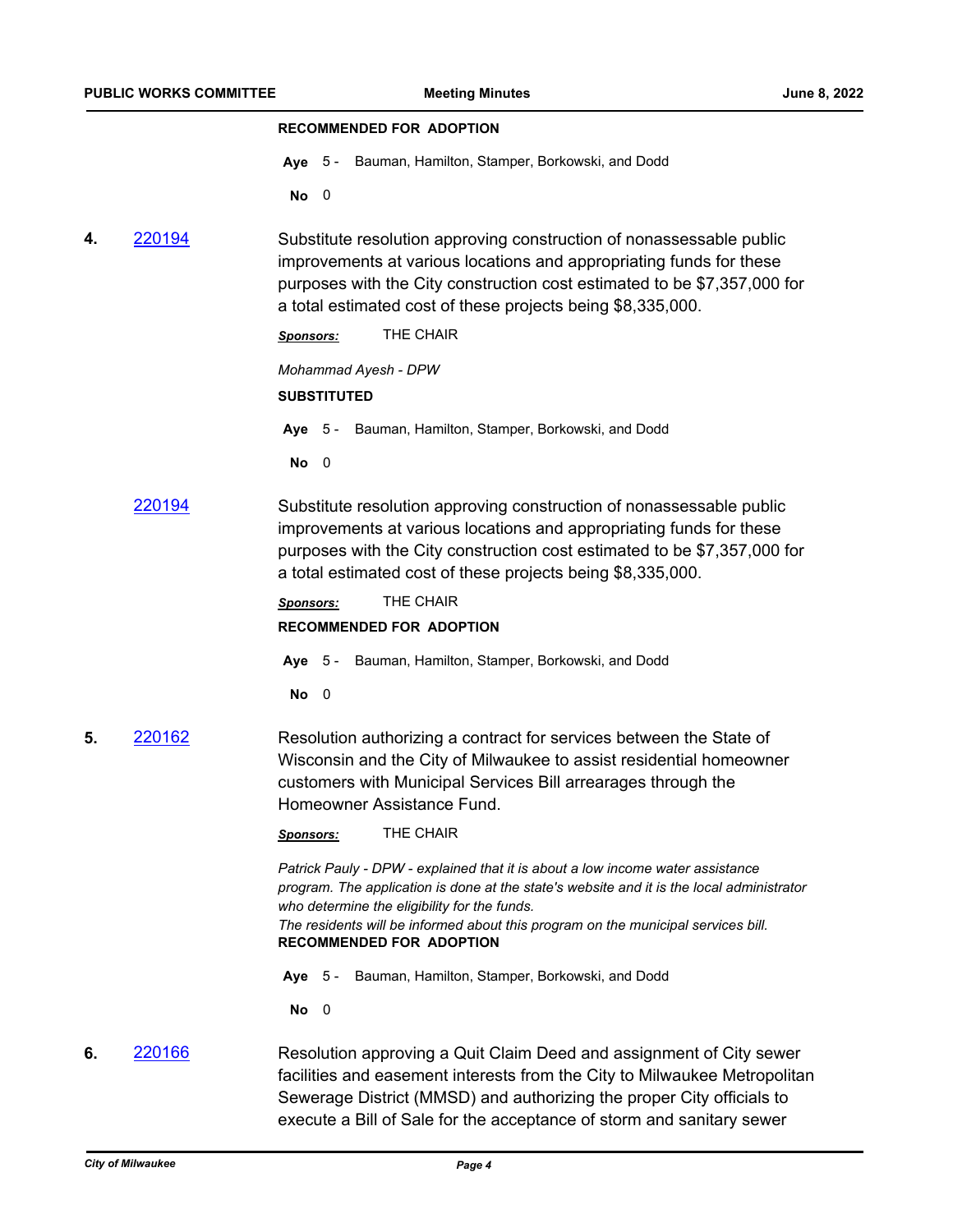facilities from MMSD at various locations. *Sponsors:* THE CHAIR *Robert Seleen - DPW* **RECOMMENDED FOR ADOPTION Aye** 5 - Bauman, Hamilton, Stamper, Borkowski, and Dodd **No** 0 **7.** [220176](http://milwaukee.legistar.com/gateway.aspx?m=l&id=/matter.aspx?key=62287) Resolution to inform the Common Council of the City's Compliance Maintenance Annual Report for the year 2021. *Sponsors:* THE CHAIR *Kurt Sprangers - DPW* **RECOMMENDED FOR ADOPTION Aye** 5 - Bauman, Hamilton, Stamper, Borkowski, and Dodd **No** 0 **8.** [220213](http://milwaukee.legistar.com/gateway.aspx?m=l&id=/matter.aspx?key=62340) Appointment of Dominic Ortiz to the Professional Baseball Park District Board by the Mayor. (8th Aldermanic District) *Sponsors:* THE CHAIR *Mr. Dominic Ortiz was present.* **RECOMMENDED FOR CONFIRMATION Aye** 5 - Bauman, Hamilton, Stamper, Borkowski, and Dodd **No** 0 **9.** [191930](http://milwaukee.legistar.com/gateway.aspx?m=l&id=/matter.aspx?key=54177) Communication from the Department of Public Works relating to the status of current and future operations. *Sponsors:* Ald. Bauman *Jerrel Kruschke, Danielle Rodriguez and Patrick Pauly from DPW Mr. Kruschke said that It is taking 1.4 days to address electricity outages, that there is an increase in the number of pot holes from last year and that it is taking from 3 days to 5 days to take care of them because the department is understaffed by 26 (labor staff). Mr. Kruschke explained that they continue doing open recruitment, hiring on the spot and doing everything what they can. Ald. Stamper asked about those employees that have worked for 3 months and have not received a job offer yet. Ms. Rodriguez said that it is because there are some issues with driver's licenses, background checks and/or it is a matter of time. She also said that the reason to use outsourcing is to bring more people that want to work for the City. Ald. Borkowski thanked the DPW team and asked the to keep the good work. Mr. Kruschke said that he wanted to bring to the committee's attention that there is a shortage of labor and that the supply chain has started to hit again, which have slowed down some operations and that he will keep the common council informed.*